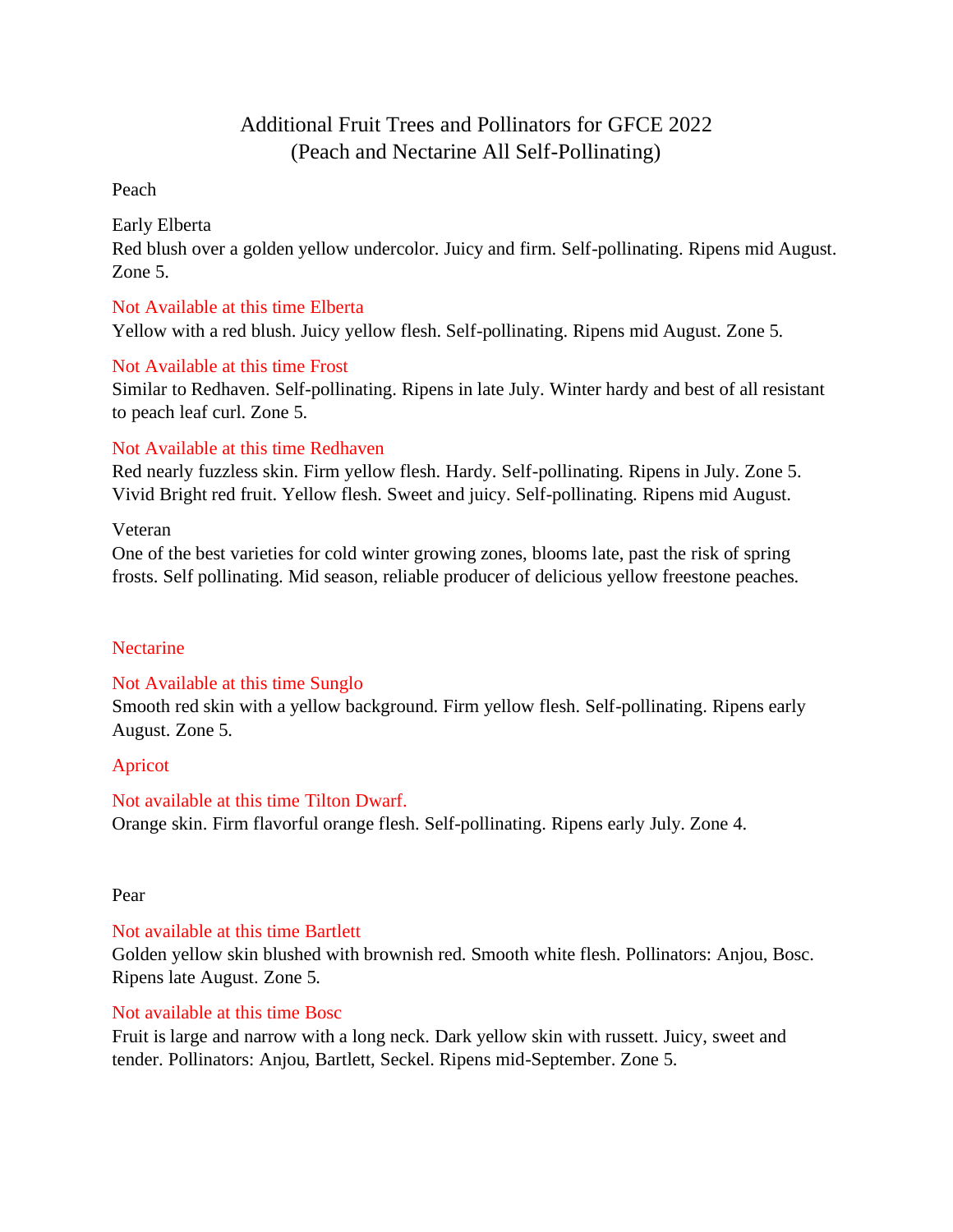D'Anjou

Light green with a slight brown russeting. Smooth white flesh. Pollinators: Bartlett, Bosc, Seckle. Ripens Mid September. Zone 5.

### Not available at this time Luscious

Medium size. Yellow-green with some russeting. Juicy and sweet creamy white flesh. Blight resistant. Similar to Bartlett but with more flavor. Cannot pollinate other pears. Pollinators: Bartlet, Bosc, D'Anjou. Red fall color. Ripens mid-September. Zone 5.

#### Parker

Green with a slight red blush. Medium-large size. Ripens early September. Zone 4

#### Red Anjou

Large juicy and sweet white flesh. Light red with a slight brown russeting. Pollinators: Bartlett and Moonglow. Pollinator: Summer Crisp Ripens Mid September. Zone 5.

#### Not available at this time Seckel

Small yellow brown fruit with a russet red blush. Extremely sweet smooth creamy white flesh. Pollinators: Bosc, Bartlett Ripens mid-September. Zone 5.

#### Not available at this time Summer Crisp

Medium size fruit. Green with a red blush. Crisp and sweet white flesh. Blight resistant. Pollinators: Bartlett, Bosc, D'Anjou and Moonglow. Ripens mid-August. Zone 5.

# Sweet Cherry

Not Available at this time Black Tartarian Dark red skin. Tender dark red flesh. Pollinators: Lapins, Lambert. Ripens mid-June. Zone 5.

#### Lambert

Dark red skin. Tender dark red flesh. Self Pollinating. Ripens mid-June. Zone 5. Lapins Dark red skin. Firm meaty flesh. Hardy. Self-pollinating. Ripens late June. Zone 5.

#### Lapins

Dark red skin. Firm meaty flesh. Hardy. Self-pollinating. Ripens late June. Zone 5.

# Not Available at this time Van

Dark red skin. Similar to Bing but firmer and crack resistant. Pollinators: Montmorency, Stella. Ripens late June. Zone 5.

Sour Cherry

North Star

Light red skin. Red flesh. More dwarf than Montmorency. Self-pollinating. Ripens mid-June. Zone 4.